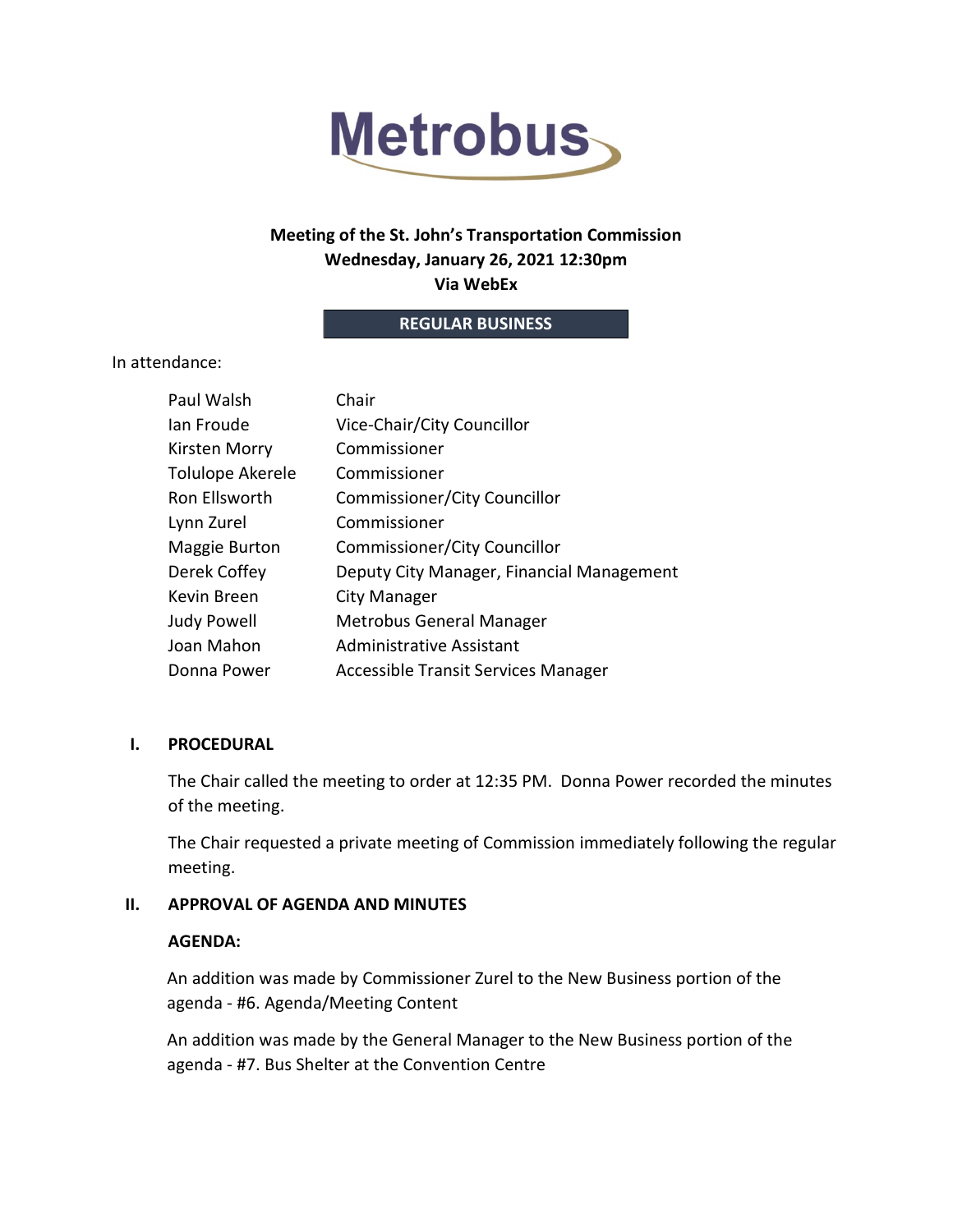An addition was made by Commissioner Akerele to the Other portion of the agenda - #1. Municipal Transit Policy

An amendment was requested by Vice-Chair Froude to the Business Arising portion of the agenda to defer items 4, 5, 7 and 8 to the next meeting pending provision of background material in writing in advance of the discussions.

MOTION: To approve the agenda with the above noted amendments.

Moved by Commissioner Burton; seconded by Commissioner Akerele. Motion carried.

### MINUTES:

Commissioner Zurel noted 2 revisions to the Minutes of the December 16, 2021 Regular meeting as follows:

1. Under Executive Summary -  $2^{nd}$  bullet, the  $4^{th}$  sentence should change from:

She would like to see them continue as she sees value in the assessment process but at an increased pace.

to:

She would like to see **the assessments** continue as she sees value in the assessment process but at an increased pace

2. Under Paratransit Tender -  $14<sup>th</sup>$  bullet, the  $2<sup>nd</sup>$  sentence should change from:

We would need to research electronic buses.

to:

We would need to research **electric** buses.

MOTION: To approve the minutes with the above noted revision.

Moved by Commissioner Zurel; seconded by Vice-Chair Froude. Motion carried.

### III. BUSINESS ARISING

### 1. COVID-19 – Update

The General Manager informed that with the move to Alert Level 3 on December 23, 2022 a capacity limit of 19 passengers was implemented. On January 3, 2022, Metrobus moved to a reduced service schedule. Ridership for January is at approximately 53% of normal ridership. On January 31, 2022, full service will resume in response to MUN's return to in-class learning. The ZIP Network will also be launched on January 31, 2022.

Several staff have been impacted by Covid. Service levels and staffing levels will continue to be monitored.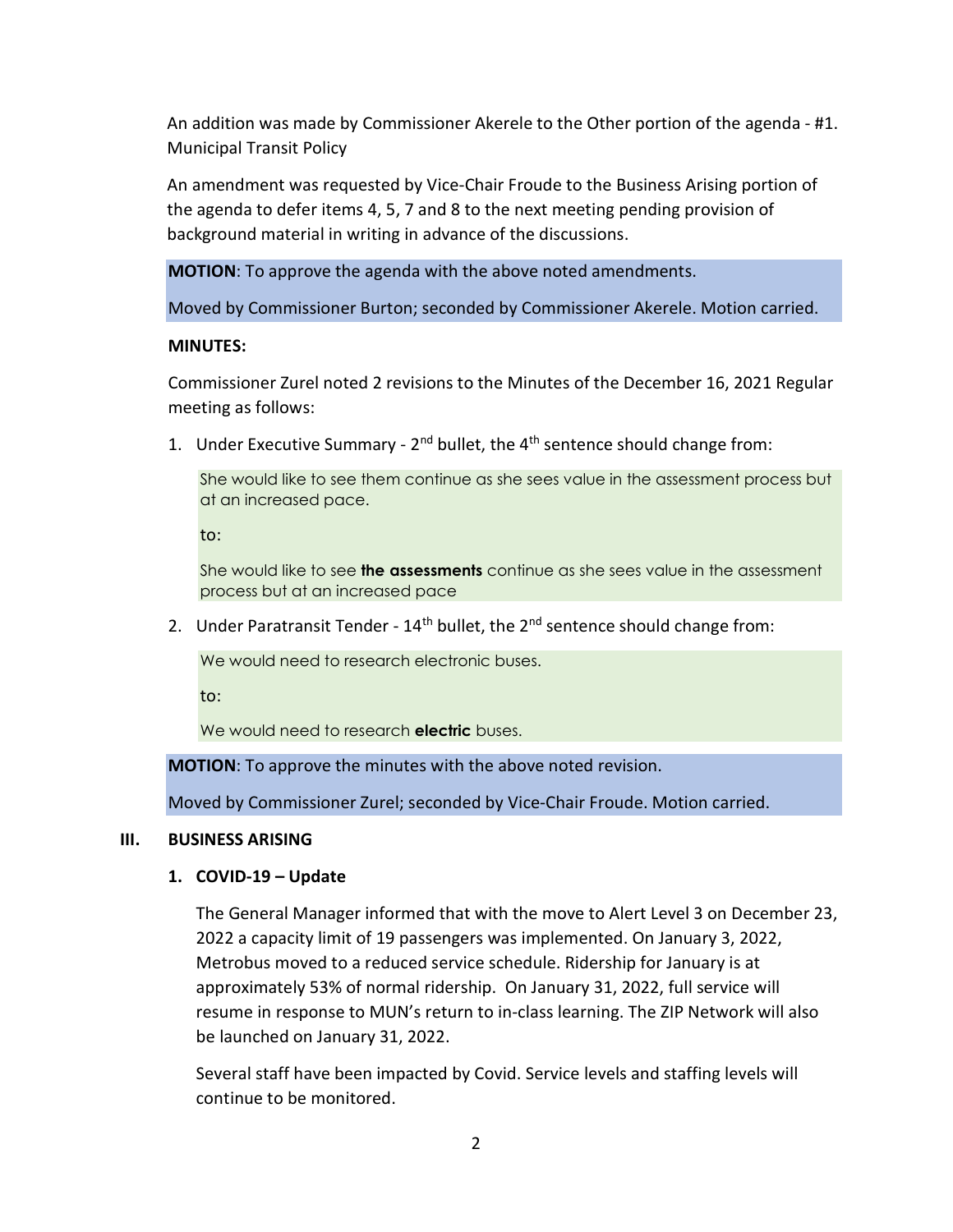Commissioner Ellsworth noted that GoBus is also being impacted by Covid and both MVT and Newfound have measures in place to keep staff and customers safe.

## 2. On-Demand Software Update

The General Manager noted that work is ongoing with the software provider to resolve outstanding issues. A spreadsheet of issues has been created with assigned priority levels. VIA (software provider) has been very responsive and are working through prioritized issues. Commissioner Ellsworth commends Mark (Manager of Marketing and Information Services) for his work to develop a tool to address problems with the taxi manifest. He also thanks Donna (Manager of Accessible Transit Services) and Judy (General Manager), acknowledging the added workload from weekly and bi-weekly meetings required to address issues. He expresses feeling confident that when service ramps up again GoBus will be in a much better position.

# 3. Assessments – Telus Health Care Centre

The General Manager noted that she, as well as the Manager of Accessible Transit Services, have followed up with Telus to relay concerns about the low volume of assessments being completed. Telus has advised that staff challenges are being addressed – a new person is being hired to focus on scheduling existing customers for assessment. By the end of February, an increase in the number of completed assessments is expected.

Vice-Chair Froude inquired if anything has been put in writing to confirm the timeline for completion of assessments for existing customers. He suggested that a minimum commitment each month should be required to ensure the work is completed.

ACTION: The General Manager will follow up with Telus staff to convey the expectation and request a timeline for completion.

### 4. Update New Shelters

Deferred to next meeting.

# 5. Days/Hours of Operation – Paratransit

Deferred to next meeting.

### 6. Tender – GoBus Fleet

The General Manager informed that the Tender for paratransit replacement vehicles closed January 20, 2022. Five bids were received from 4 manufacturers. Some clarification is required from the low bidder. When a recommendation is ready, an e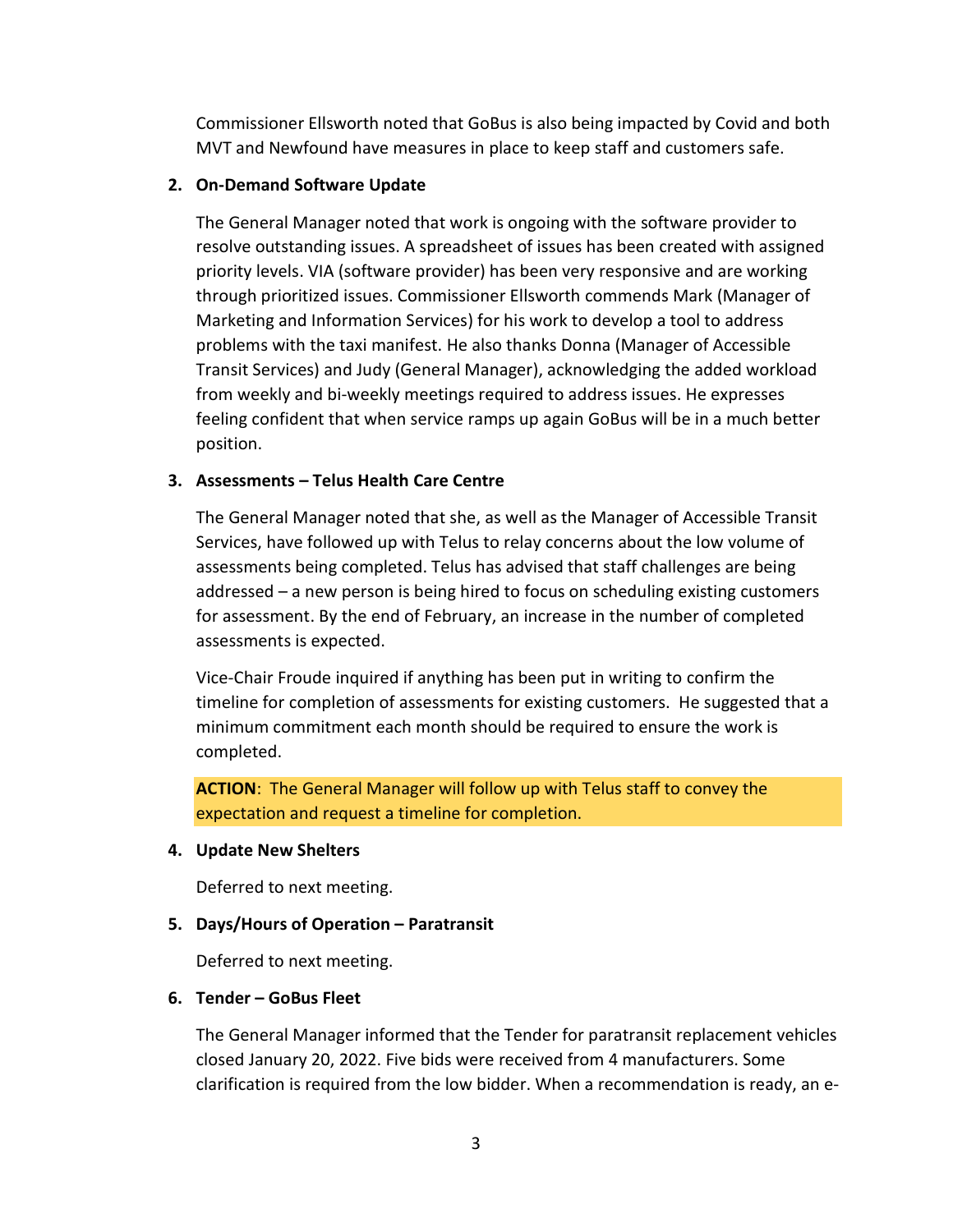poll will be circulated to the Commission requesting approval of the award pending a decision today on the number of buses to be ordered.

An inquiry was made regarding the maintenance and status of the current fleet and whether it would be possible to extend the life of 3 - 4 buses. In March, the full fleet will go through an inspection that will provide a better idea of their current state. Right now, the service provider (MVT) feels they could last another year, though with risk.

The recommendation is to purchase 18 buses and work toward adding electric vehicles to further supplement the fleet. This would allow time to determine what's available and what would be most suitable.

Vice-Chair Froude referenced a previous conversation where the idea of utilizing smaller, less costly vehicles for ambulatory customers was discussed. The General Manager responded that this will still be considered along with other fleet options, but with the lag time to receive vehicles, it is important to order buses now.

Commissioner Burton inquired about the number of trips that are multi-passenger trips and noted that a diverse fleet of vehicles makes sense to meet demand.

Commissioner Ellsworth noted:

- demand will continue to increase;
- providing smaller vehicles may not work for the service provider this would have implications for the upcoming RFP;
- with the current 18 buses there are still 200 trips a day being sent to taxis;
- the idea of moving dispatching in-house may offer some cost-savings; and
- a broader discussion may be needed on what paratransit looks like in St. John's.

MOTION: To move ahead with the purchase of 18 buses and direct staff to bring forward a plan to purchase 2 electric vehicles within the next 2.5 years to be added to the GoBus fleet.

Moved by Commissioner Ellsworth; Seconded by Commissioner Burton.

Discussion on the motion:

- No need to wait 2 plus years for electric cars
- Need time to evaluate software impacts, usability and demand
- Electrification plan expected to be finalized this year which will give a better sense of what's needed
- Need more effort to encourage GoBus customers to use conventional transit which is more cost effective and offers more freedom to riders
- Purchasing fewer buses would translate to extra reliance on taxis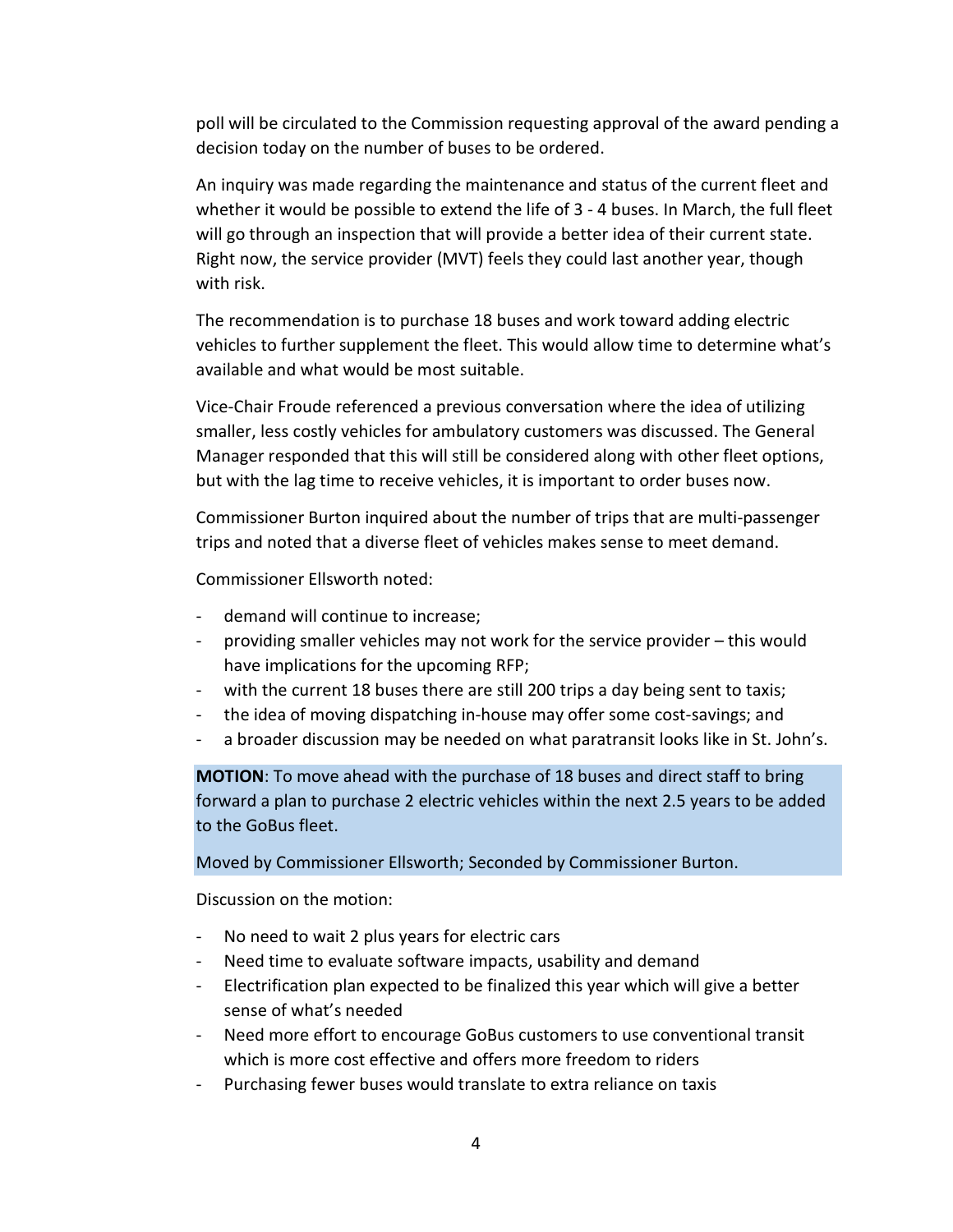- Need to have eligibility assessments completed to verify everyone using GoBus needs to be using GoBus

AMENDED MOTION: To move ahead with the purchase of 18 and direct staff to bring forward a plan and complete the purchase of 2 electric vehicles within 24 -36 months to be added to the GoBus fleet.

Vote on Motion:

In favour - 5; Opposed - 2. Motion carried. Dissenting votes by Vice-Chair Froude and Commissioner Burton.

On Monday, February 7, 2022 the recommendation was received to award the Tender for 18 Paratransit Vehicles to Western Canada Bus. The total project cost is \$2,587,479.30 with the City's cost being \$457,252.23.

Votes were cast by email. Votes in favour: 6

Recommendation approved.

### 7. Sign – Shelter Opposite Gathering Place

Deferred to next meeting.

### 8. Bus Stop – Allandale Road

Deferred to next meeting.

### 9. Geothermal System – Legal Update

The update from the Legal department will move to the In Camera agenda.

The General Manager informed that work is progressing to complete repairs. The contractor identified that the amount of glycol ordered was insufficient. The cost to purchase the additional amount of glycol is \$80,000, which was unbudgeted but essential to the repairs.

(Commissioner Zurel left the meeting at 1:40pm)

#### IV. NEW BUSINESS

### 1. Executive Summary (Regular) – December, 2021

Vice-Chair Froude noted that he is pleased to see decreased trip length and increased passengers per hour for paratransit.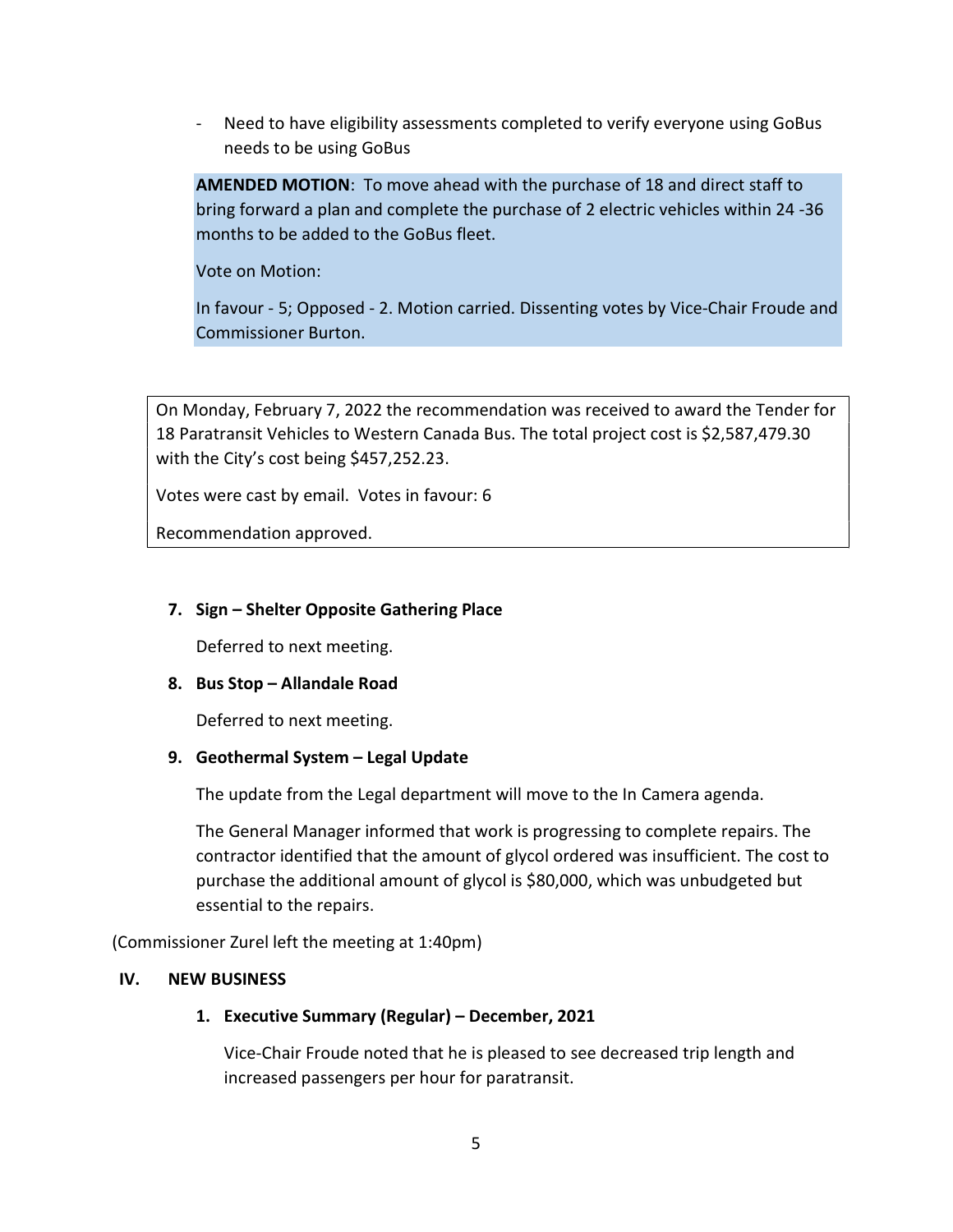#### 2. Financial Statements – December, 2021

Commissioner Akerele asked for clarification on the difference between actual and budgeted amounts for the low-income pass revenue rather than it being a fixed amount. The General Manager notes that it is a fixed amount but it is apportioned to its use (GoBus/Mount Pearl routes/Paradise routes).

The General Manager identified new costs for 2022 that were not budgeted:

- o \$80,000 for repairs to the geothermal system
- o the move to a new radio tower will incur some cost (awaiting final estimate)
- o diesel was budgeted at \$1.19 per litre for 2022 while the actual cost is currently \$1.42/l and expected to rise. If it stays at the current rate this will result in an overrun of \$415,000.

Vice-Chair Froude inquired about the amount of surplus from 2021 that was prepaid on debt. The General Manager noted that amount was approximately \$275,000.

#### 3. Community Bus Replacement – Application for Funding

The General Manager commented that Council is supportive of continuing the Community Bus service and of purchasing a new vehicle. The funding application (through the Investing in Canada Infrastructure Program) requires a Minute of Commission approving the project. The intention is to investigate and purchase an electric vehicle.

MOTION: To purchase a replacement bus for the Community Bus service.

Moved by Commissioner Ellsworth; seconded by Vice-Chair Froude. Motion carried.

#### 4. Radio System

The General Manager informed that the CBC radio tower will be decommissioned on July 11, 2022. Staff are working with the owner of an alternate tower in Shea Heights to identify what work needs to be done and to get a cost estimate. This information will be brought forward when it is available.

### 5. Parts Tender

The General Manager noted that the Tender closed last week but was subsequently cancelled and reissued. The results will be brought to the Commission for approval (via e-poll or at next meeting) when a recommendation is finalized.